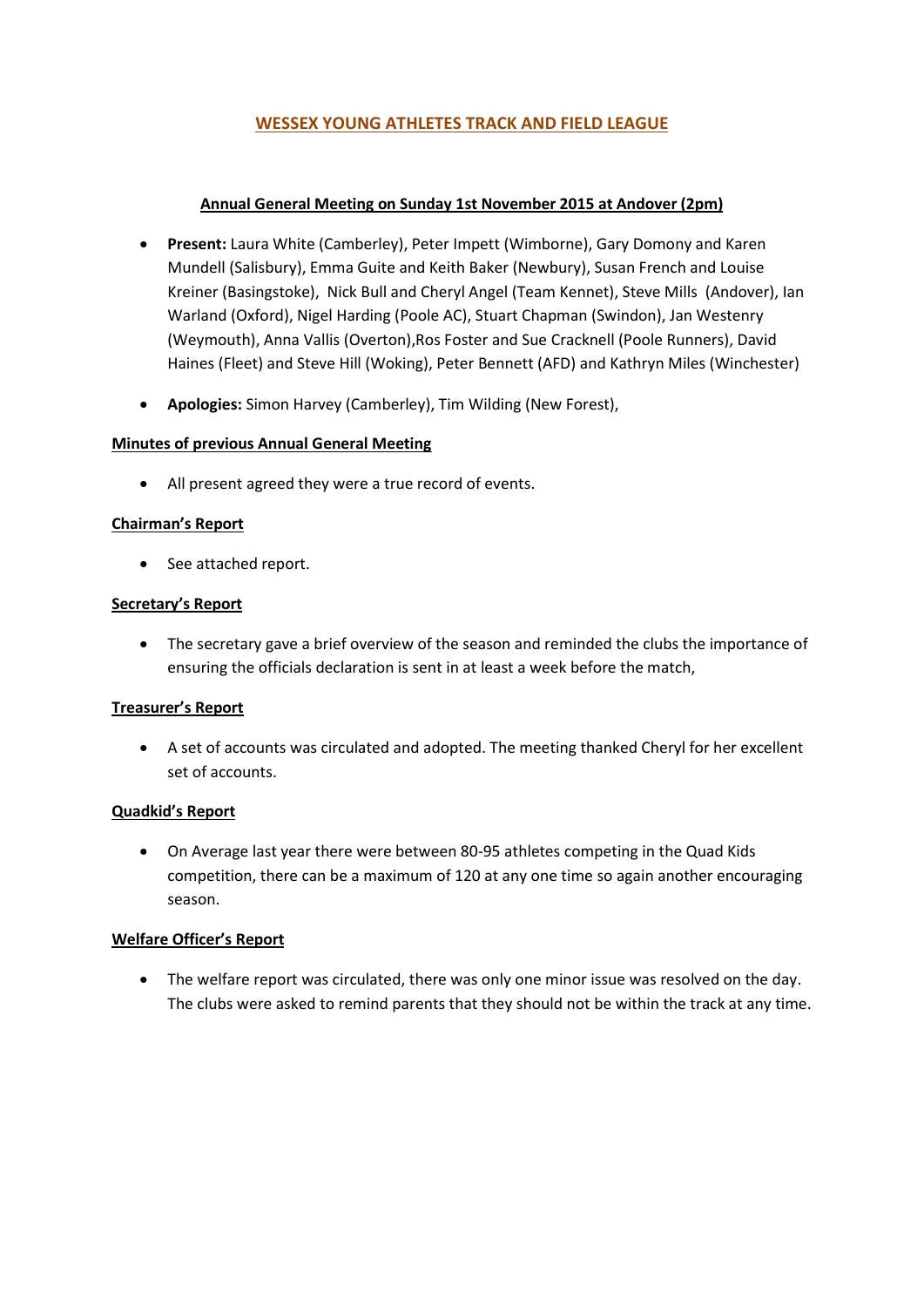### Election of Officers

The following were elected. Chairman: Nick Bull, Vice-Chairman: Ian Warland, Secretary: Steve Hill Treasurer: Cheryl Angell, League Records/Athletics Weekly: Nigel Harding, Quadkid's Secretary: Sue Brewer, Website: Darryn Campbell, Welfare Officer: Cheryl Angell. President: Tim Wilding. League Co-ordinators: Nick Bull, Ian Warland, Tim Wilding, Laura White, Mark Bradford, Cheryl Angell. Two more to be appointed.

### League Structure 2015

- The meeting accepted the resignation of Portsmouth
- $\bullet$  There was a request for a 2<sup>nd</sup> Composite club to compete made up of Dorchester and Weymouth. This was passed by the AGM with 100% being in favour.

#### 2016 dates and Venues

The following dates (venues to be arranged with host clubs) were agreed.

- Match  $1 -$  April 10th (2) and April 17th (2)
- Match  $2 -$  June 5th  $(2)$  and June 12th  $(2)$
- Match  $3 -$  June 26th (2) and July 3rd (2)
- Match  $4$  July 10th (1) and July 17th (3)
- $\bullet$

The following clubs agreed to travel to the Isle of Wight for a fixture. Marlborough, Oxford, Basingstoke, New Forest

# Timetable

No change.

The was a proposal to change the number of Non-Scoring Track Athletes from 5 to 4, this was turned down by the AGM with 6 voting to change and 15 voting to stay as is,

# Results and Website

No change.

#### League Fees

It was agreed to keep fees to £250 per club (New clubs £300). Host clubs in 2016 to be reimbursed £200